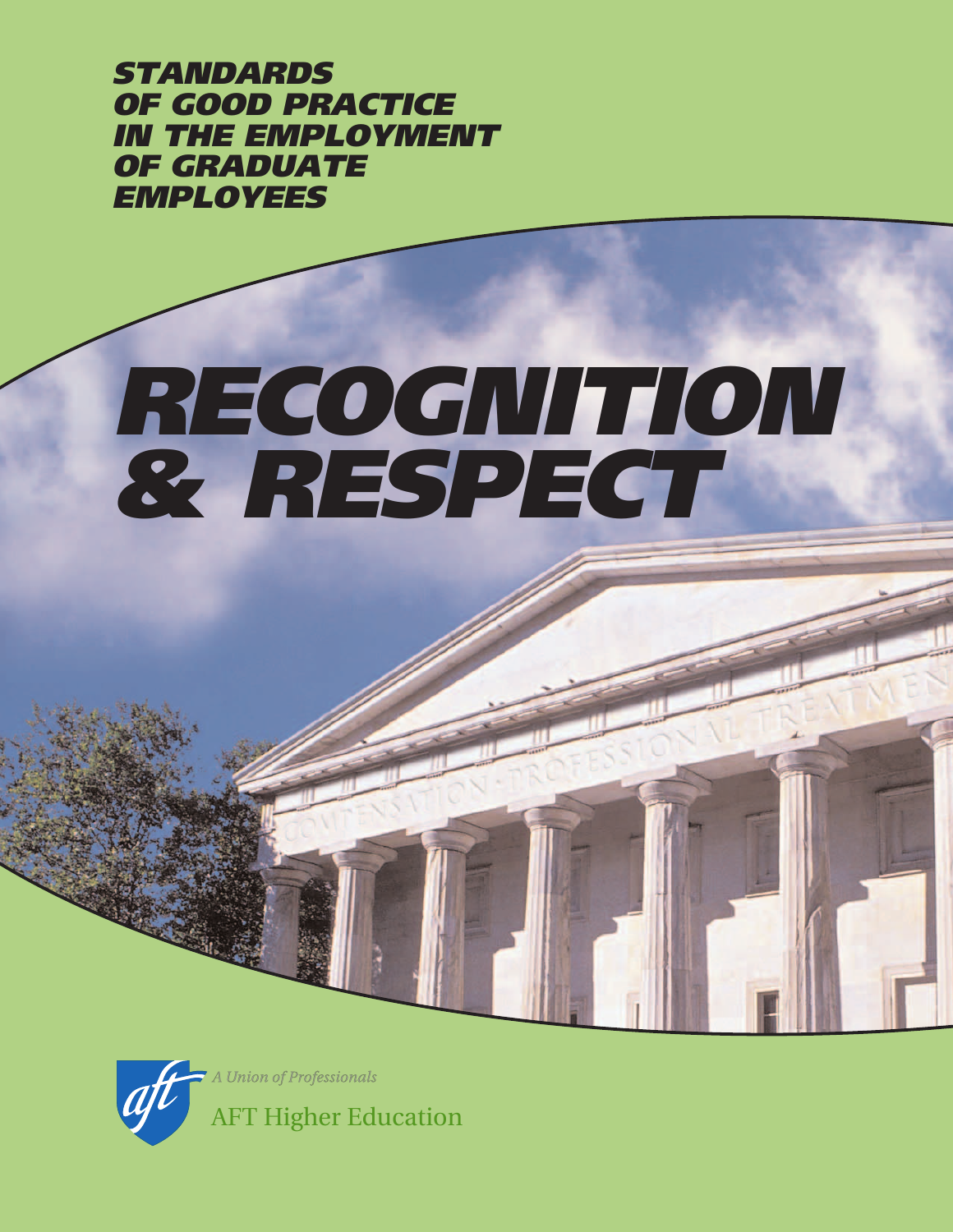#### *AFT HIGHER EDUCATION*

A Division of the American Federation of Teachers

**Sandra Feldman,** President **Edward J. McElroy,** Secretary-Treasurer **Nat LaCour,** Executive Vice President

#### *HIGHER EDUCATION PROGRAM AND POLICY COUNCIL*

Chair: **William E. Scheuerman,** AFT Vice President, United University Professions, State University of New York Vice Chair: **Norman Swenson,** AFT Vice President, Cook County College Teachers Union **Barbara Bowen,** AFT Vice President, Professional Staff Congress, City University of New York **Maureen Dinnen,** AFT Vice President, Florida Education Association **Jason Blank,** Rhode Island College Chapter/AFT **Ora James Bouey,** United University Professions, SUNY Stony Brook **Bob Congdon,** Alaska Community Colleges Federation of Teachers **William Cutler,** Temple Association of University Professionals **Daniel Georgianna,** University of Massachusetts Faculty Federation **Martin Hittelman,** California Federation of Teachers Community College Council **Susan Kaufman,** University Professionals of Illinois **John McDonald,** Henry Ford Community College Federation of Teachers **Derryn Moten,** Alabama State University Faculty-Staff Alliance **Alyssa Picard,** Graduate Employeesí Organization, University of Michigan **Mark Richard,** United Faculty of Miami-Dade Community College **Karen Schermerhorn,** Faculty and Staff Federation of the Community College of Philadelphia **Edward Schones,** United Technical College Educators **Sandra Schroeder,** AFT Washington **Raymond Spoto,** The Association of University of Wisconsin Professionals **Louis Stollar,** United College Employees of the Fashion Institute of Technology **Donna Swanson-Hurtado,** Albuquerque Technical-Vocational Institute Faculty Federation **Nicholas Yovnello,** Council of New Jersey State College Locals

#### *STAFF*

**Lawrence N. Gold,** AFT Higher Education, Director **Craig P. Smith,** AFT Higher Education, Associate Director **Lindsay Albert,** AFT Higher Education, Senior Associate **Annette Licitra,** AFT Editorial, Copyeditor

**The American Federation of Teachers June 2004**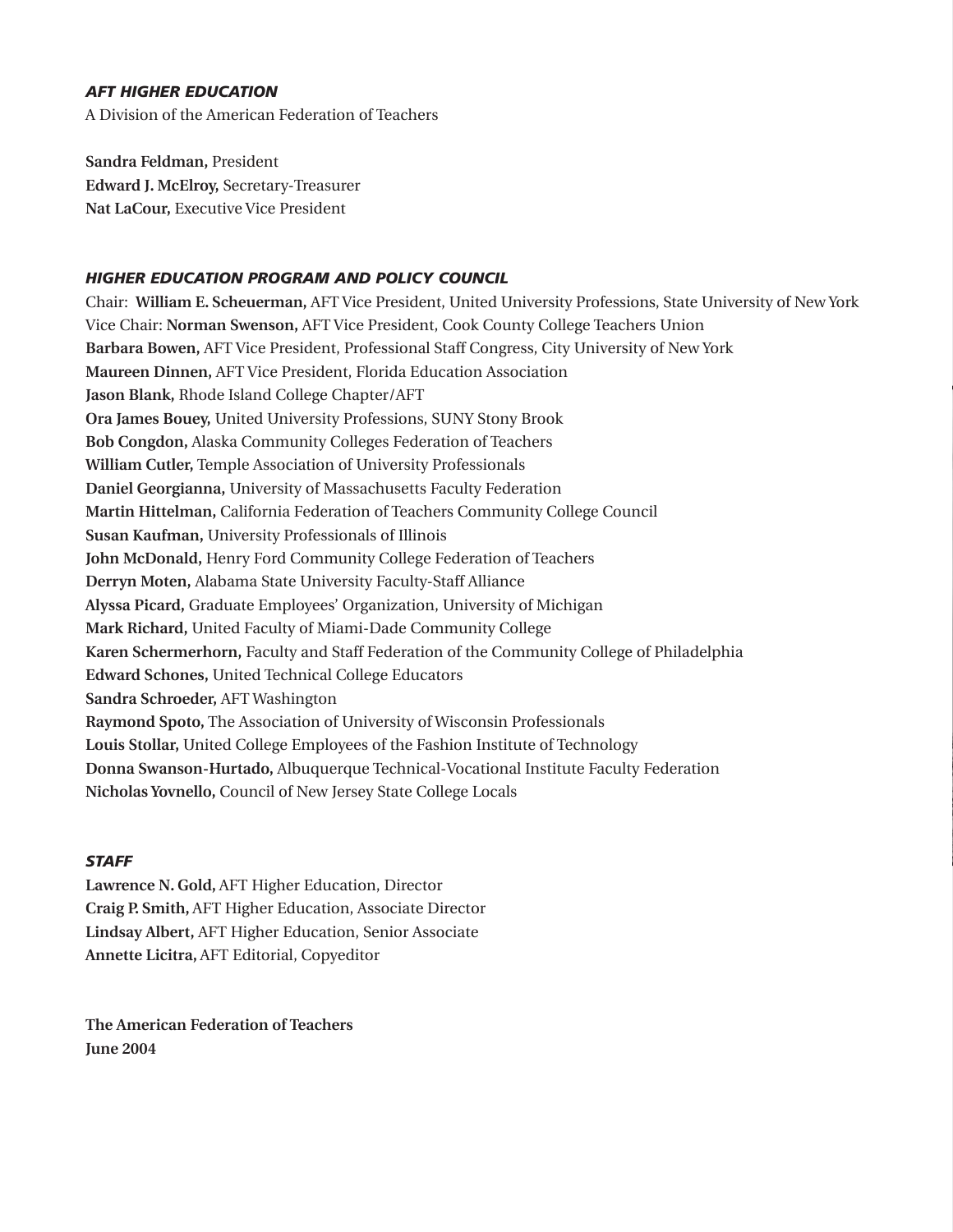STANDARDS OF GOOD PRACTICE IN THE EMPLOYMENT OF GRADUATE EMPLOYEES

# RECOGNITION & RESPECT

Copyright © AFT 2004. Permission is hereby granted to reproduce and distribute copies of this work for nonprofit educational purposes, provided that copies are distributed at or below cost, and that the author, source and copyright notice are included on each copy.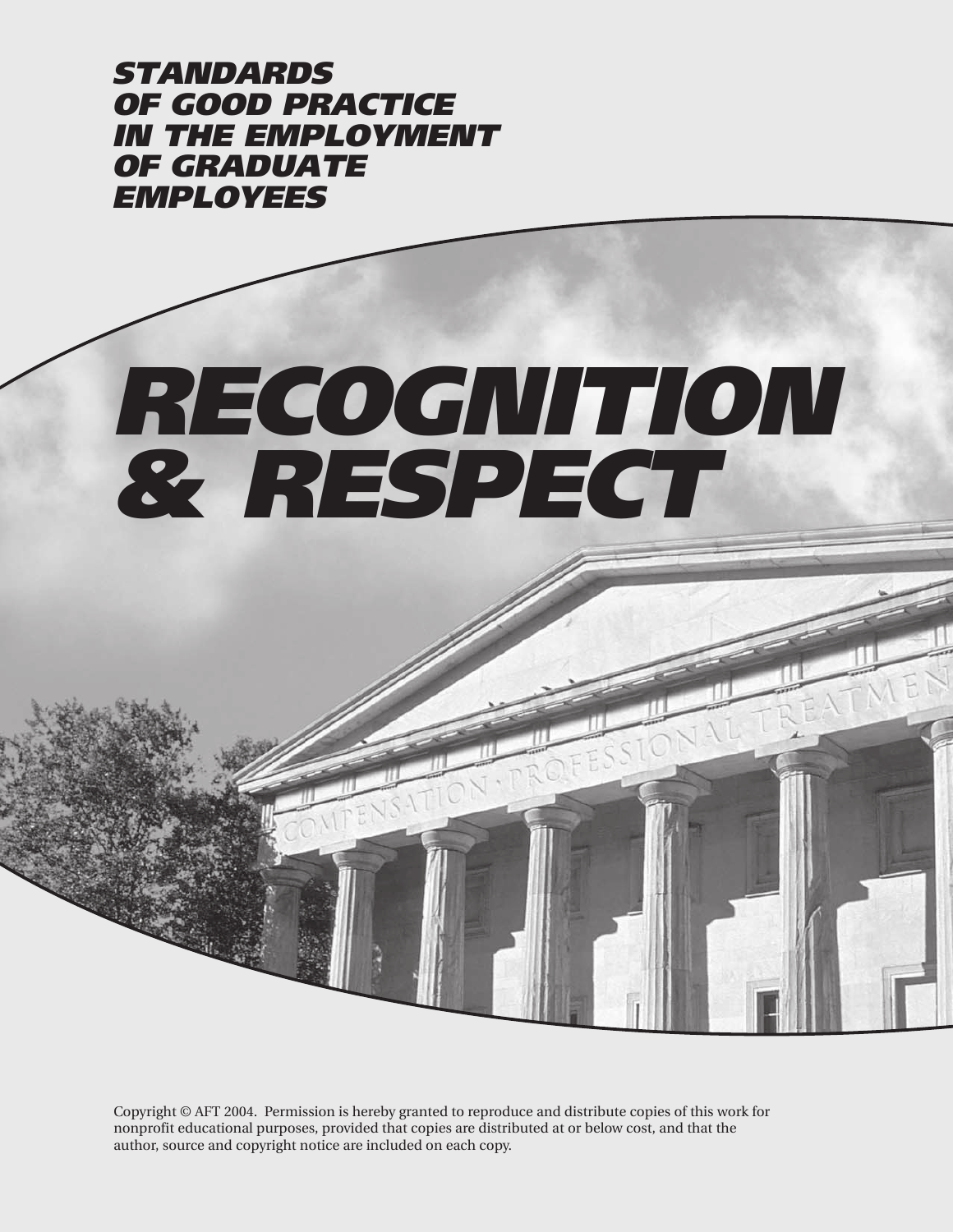# Summary of Standards of Good Practice

# *SETTING STANDARDS FOR COMPENSATION*

## *ESTABLISHING FAIR EMPLOYMENT PRACTICES*

- 1. Graduate employees should be paid a fair salary that covers their school and living expenses.
- 2. Graduate employees should receive full tuition waivers and not be required to pay student fees for academic terms in which they are working. Additionally, if graduate employees have worked a complete academic year, institutions should waive tuition and fees for the subsequent summer term.
- 3. Employment expectations should be clearly delineated to ensure that all work completed by graduate employees is compensated.
- 4. Compensation should be timely. Institutions should develop systems that allow graduate employees to be paid, at a minimum, within the first month of employment.
- 5. Graduate employees should receive full healthcare benefits with minimum, if any, employee contribution. Graduate employees who work the full academic year (fall and spring) should receive year-round coverage.
- 6. Graduate employees should receive proportional retirement benefits, with contributions beginning reasonably soon after the graduate employee begins working at an institution. Contribution and vesting options should make sense given the salaries, responsibilities, and typical time of stay for graduate employees at particular institutions.
- 7. Graduate employees should have access to long-term disability and life insurance.
- 8. Institutions should provide childcare options for graduate employees whenever work requires them to be on campus.
- 1. All employment practices should be subject to guidelines for nondiscrimination set forth by equal employment opportunity guidelines, and should be subject to review through the appropriate due process and grievance procedures.
- 2. Institutions should have clear and rational hiring practices for graduate employees including a) a reasonable posting system; b) adequate time for graduate employees to apply for open positions; c) clear job criteria and selection processes; and d) notification of appointments early enough before a term begins so that graduate employees have sufficient time to prepare.
- 3. Institutions should clearly define the workload expectations for graduate employees by department and provide a mechanism for compensating work beyond that maximum.
- 4. Clear lines of supervision should be established for graduate employees and routine and fair evaluations should be conducted.
- 5. A probationary period should be established for graduate employees and after that period is passed, graduate employees should achieve some form of job security. Graduate students make a multi-year commitment when they enroll in a program of study. As employees, they should receive the same commitment from the institution.
- 6. Institutions should not reclassify graduate employees as adjunct faculty members as a means of moving them out from under the protections of a collective bargaining contract.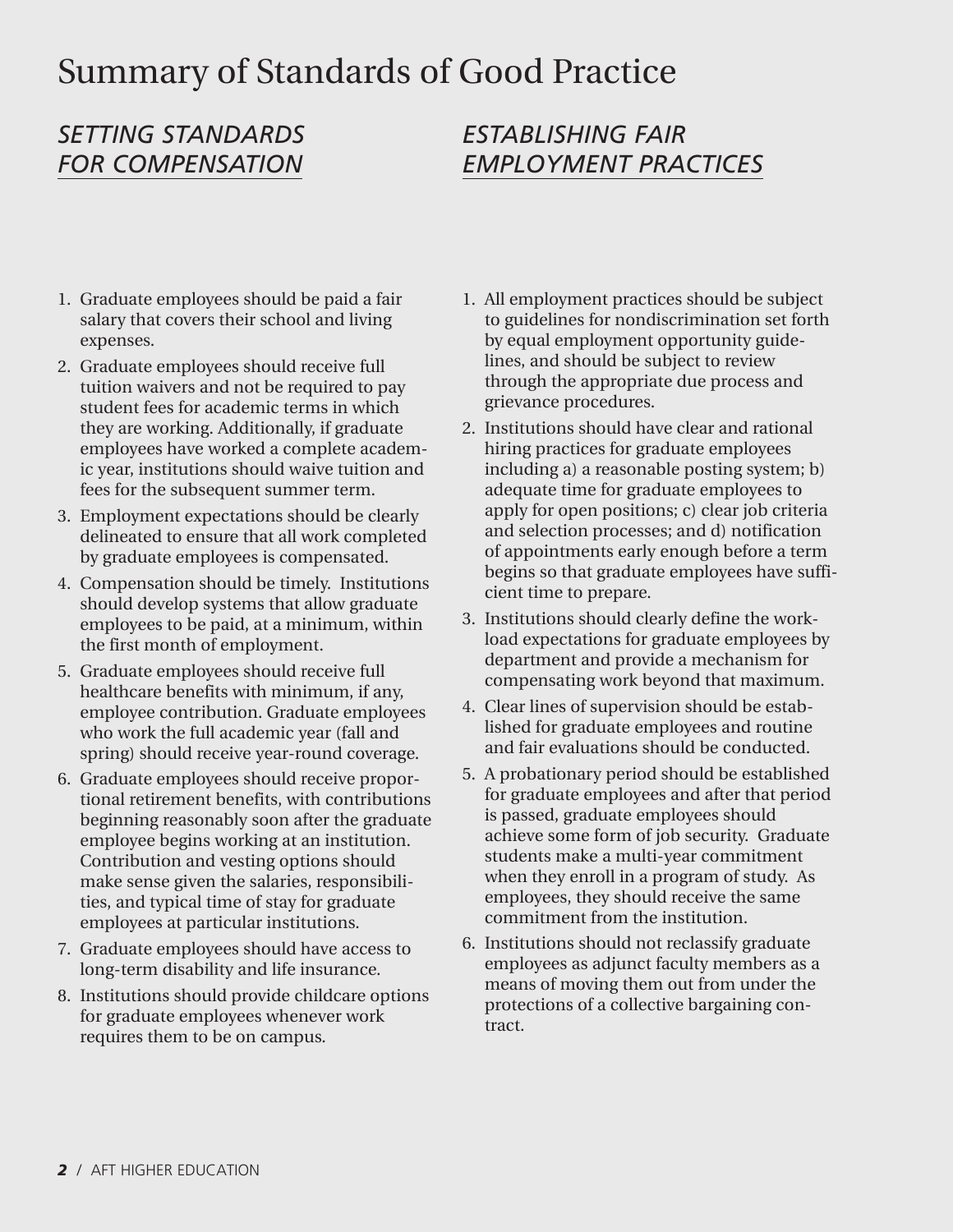## *PROMOTING STANDARDS OF PROFESSIONAL RESPONSIBILITY AND SUPPORT*

- 1. Institutions should provide a substantive, paid orientation for all new graduate employees prior to the beginning of their assignment.
- 2. Institutions should provide English as a Second Language training for students accepted into a program who require or request such training. This training should be paid as well. English language competency at the end of such training should be evaluated by someone trained to make a fair assessment.
- 3. In addition to initial orientations, institutions should provide ongoing training and professional development opportunities for graduate employees, particularly during probationary periods. Graduate employees should be provided with a variety of training and mentoring opportunities as they develop their instructional skills.
- 4. Graduate employees should have access to administrative and technological support services necessary for the fulfillment of their responsibilities as well as to adequate supplies, library and other campus privileges.
- 5. In instances where graduate employees are involved in distance education, they should receive adequate training for which they are compensated, have sufficient preparation time, and have input into course design.
- 6. Graduate employees who have full responsibility for courses or discussion sections should enjoy the same academic freedom as other instructors and faculty, as well as full control of the grading for those courses and sections.
- 7. The intellectual property of a graduate employee should remain solely with that employee.
- 8. Graduate employees who have passed probation should be given the opportunity to serve on department and institutional committees.

## *ENSURING FULL RIGHTS FOR GRADUATE EMPLOYEES IN THEIR UNION*

- 1. National unions should commit to organizing graduate employees along with all other aspects of the academic workforce, and be prepared for long-term, hard-fought organizing campaigns. Graduate employees who seek to build a union that represents their interests need to be prepared for such an effort, and national unions must be prepared to invest enough time and resources to support a campaign from first contact through first contract.
- 2. Faculty and professional staff unions on campuses where graduate employees are unorganized should encourage unionization and assist graduate employees in that effort.
- 3. Where graduate employees are members of a local union that includes other higher education employees, graduate employees must have full voting rights on all union matters, including the election of officers and the ratification of contracts. This policy also should be reflected at the state and national levels of the union.
- 4. Given the modest compensation graduate employees receive for their work and the simultaneous need for a local union to raise enough dues to sustain the local, dues should be set at an appropriate level to support the unionís needs while taking into account the economic situation of most graduate employees.
- 5. Graduate employees have the right to expect their union at every level to advocate for the implementation of the standards outlined in this report.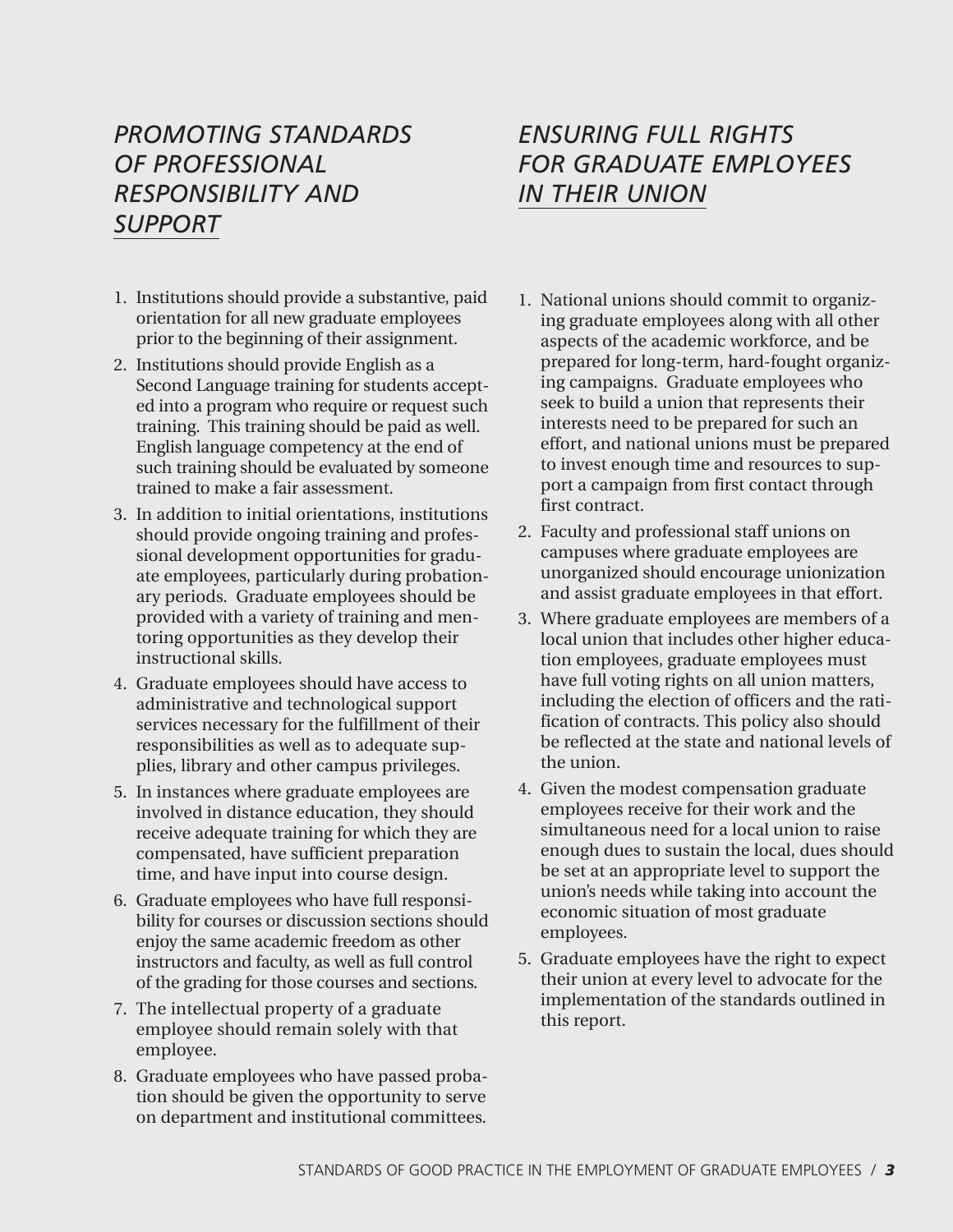# Introduction

*ìGiven our status as university instructors, graduate employees deserve to be treated with the dignity and respect that is our due. Because we have a union, we have been able to ensure that our work is adequately compensated, our jobs protected, our rights respected, and our voices heard.*<sup>"</sup>

#### **Chris Goff, Past president, Graduate Teaching Fellows Federation, University of Oregon**

*ìI used to think graduate students were apprentices learning scholarship and not employees in the normal sense of the word. But over the last 20 years or so, we have turned graduate students into a very significant and very underpaid part of the academic workforce.î*

**Clara Lovett, President, American Association for Higher Education**

# Graduate Employees and the Academic Staffing Crisis

The trend in higher education of replacing fulltime, tenure-track faculty with parttime/adjunct and other nontenure-track faculty is well documented. The most recent data from the National Center for Education Statistics (NCES) show that a large proportion (44 percent) of the approximately one million faculty are not in full-time positions and that the majority of faculty (62 percent) are neither tenured nor on the tenure track.

This picture is incomplete, however, as it does not include another growing component of the instructional workforce: graduate teaching and research assistants. In the same year as the above data were reported, approximately 260,000 teaching and research assistants were ìemployed on a part-time basis for the primary purpose of assisting in classroom or laboratory instruction or in the conduct of research."<sup>1</sup> With the addition of this group, the total instructional workforce in the United States is just over 1.3 million employees with the following breakdown:

| Table 1. Total postsecondary modiactional workforce, by employment type |           |                  |  |  |  |
|-------------------------------------------------------------------------|-----------|------------------|--|--|--|
| Category                                                                | Number    | Percent of total |  |  |  |
| Full-time tenure/tenure-track faculty                                   | 405,805   | 30               |  |  |  |
| Full-time nontenure-track faculty                                       | 198,787   | 15               |  |  |  |
| Part-time/adjunct faculty                                               | 468,890   | 35               |  |  |  |
| Graduate employees                                                      | 259,567   | 20               |  |  |  |
| Total                                                                   | 1,333,049 | 100              |  |  |  |

Table 1. Total postsecondary instructional workforce, by employment type

US Department of Education, NCES: *Fall Staff Survey*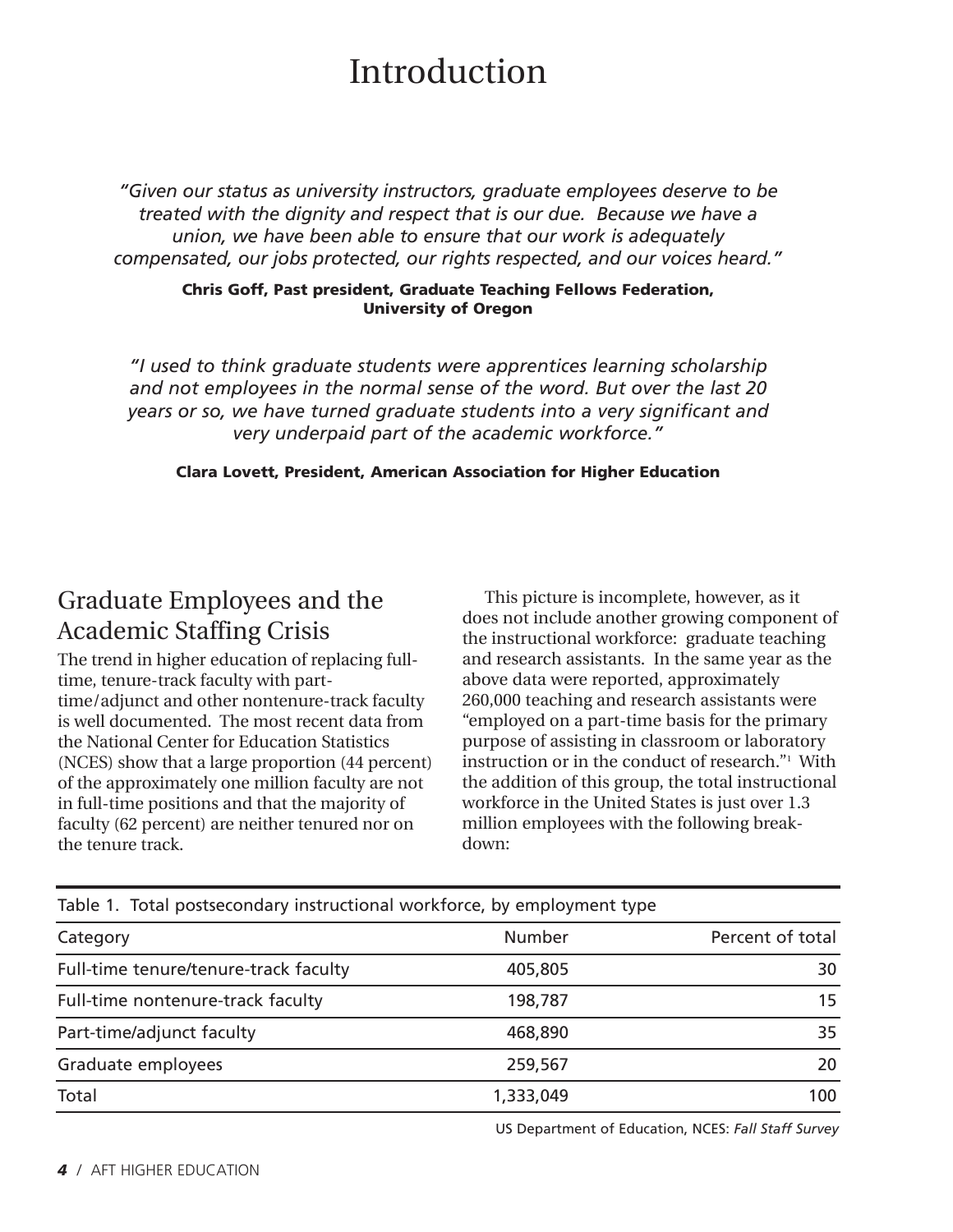Some people, however, argue that graduate teaching and research assistants should not be considered employees. Those putting forward such arguments, most notably university administrators and trustees, contend that the teaching and research that graduate students do should be considered training and a part of their development as students. This argument is the basis for several ongoing legal challenges against graduate employee unions (who have fairly won union recognition elections or the right to elections) by institutional administrations and trustees (who are disputing the graduate employees' right to organize).

These claims continue despite the fact that both federal and state entities have recognized graduate teaching and research assistants as employees. For example, the U.S. Department of Educationís definition of this group indicates that teaching and research assistants are distinct because they are "employed." In addition, state labor boards have repeatedly recognized the rights of graduate employees to organize a union under the protection of state statutes. More recently, the National Labor Relations Board (NLRB) also has come to the same conclusion for private institutions of higher education, although elite private research institutions continue to pour untold amounts of money into the appeal process to fight graduate employee unionization at the NLRB and in the courts.

Beyond the legal and institutional definitions, the argument that graduate teaching and research assistants are students, not employees, and that their work is training as part of their student experience is problematic on at least two levels. First, graduate employees are responsible for a critical university function: undergraduate education. To suggest that they are not qualified to teach courses, run discussion groups, lead labs, etc.—that is, that they are untrained apprentices who should not be considered employees—is both demeaning and contradictory. Institutions want graduate teaching and research assistants to be valued employees when it comes to undergraduate education, but want them to be students when it comes to unionization. Second, the notion that employees learn on the job should not affect their employee status. There is no doubt that graduate employees develop as better teachers and researchers while working for colleges and universities. This should be true of any employee in a new position. All employees should be offered mentoring, training and professional development to allow them to develop whether they are full- or part-time,

Graduate employees need to be fully supported as they carry out their important duties as instructors, discussion leaders, and researchers.

brand new to the profession or experienced. However, they are still considered employees from the moment they begin providing a service to an employer in exchange for wages.

Ultimately, what perhaps is most telling is that if graduate employees did not do the teaching and other work they do for universities, those institutions would necessarily have to hire more part-time or full-time faculty to cover courses, discussion sections and labs that graduate employees currently cover. No one disputes the fact that faculty are employees. To suggest that one person doing a job is an employee while another person doing the same job is not an employee is simply untenable.

Establishing that graduate employees are, in fact, employees is only one fight in the larger struggle, since graduate employees make up a significant portion of the new instructional labor force in higher education that is largely contingent, underpaid, and professionally marginalized. Graduate employees, in particular, are penalized twice in this system. First they are exploited in their current jobs, carrying a significant portion of the undergraduate instructional load for minimal compensation and recognition. Second, if they survive in that system and complete a degree program, they graduate only to find a shrinking number of good employment opportunities in their chosen profession as faculty. They can move from the position of graduate employee to contingent faculty member, but fewer and fewer are able to attain a full-time, tenure-track faculty position.

AFT believes that systemic reform is required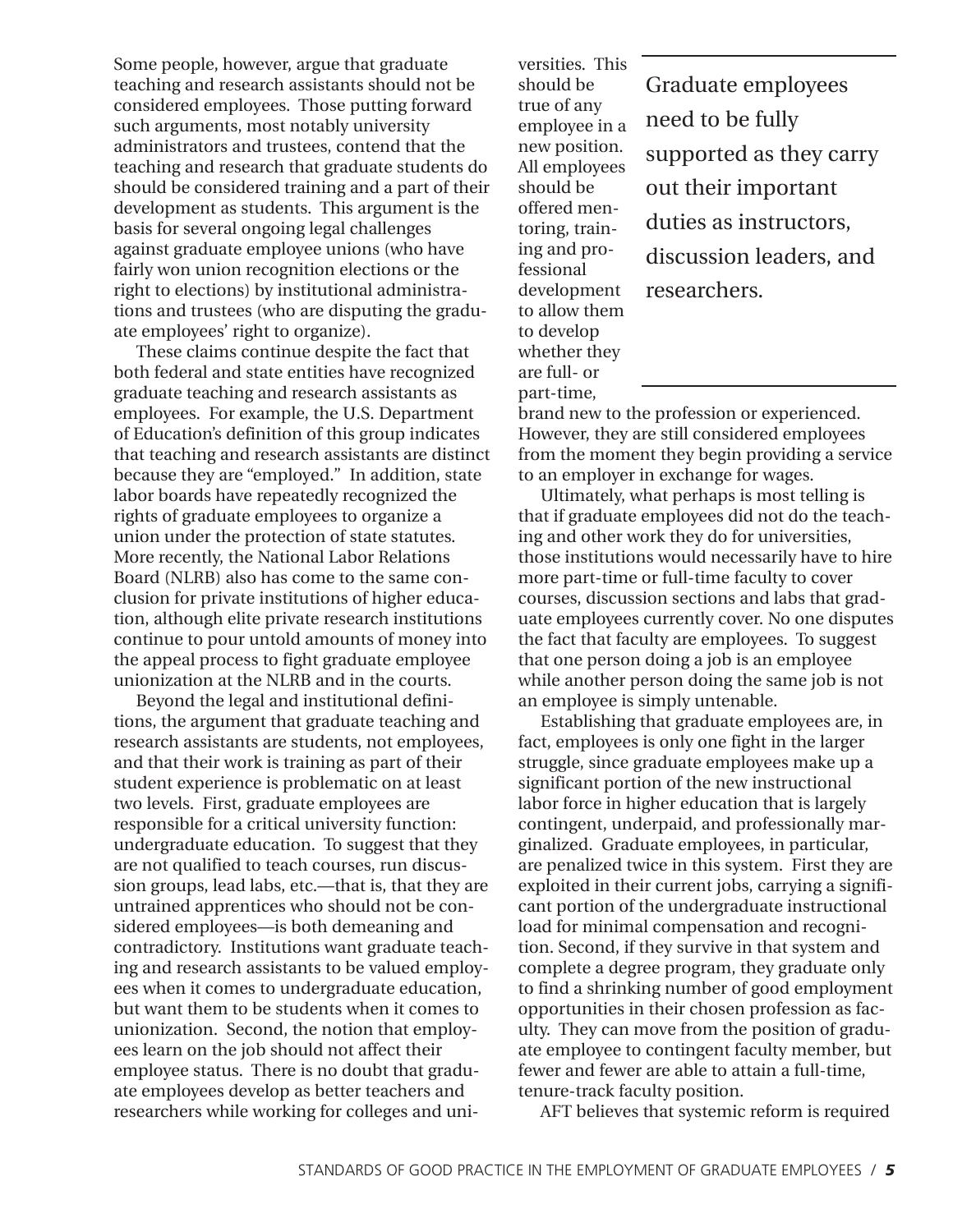in the face of this academic staffing crisis. First, we need to return to a staffing model based on a corps of full-time, tenured faculty who have the protections of academic freedom and a full voice in decision-making at our institutions of higher education. This is the structure that our renowned system of higher education was built on, and it is the structure that must be restored. Second, graduate employees need to be fully supported as they carry out their important duties as instructors, discussion leaders, and researchers and as they progress toward faculty positions. They should not have to worry about covering their institutional and living expenses while working toward their degree. Unfortunately, faculty hiring trends and the treatment of graduate employees do not reflect a similar commitment to these standards at institutions of higher education in this country.

## The Growth of Graduate Employee Labor

The number of graduate employees has grown steadily over the past decade. As Table 1 shows, the number of graduate employees in 2001 was nearly 260,000. This represents a 29 percent increase in the number of graduate employees since 1993. One explanation could be increasing undergraduate enrollments. Another could be large numbers of full-time faculty retiring. Both of these trends could create a demand for more faculty, resulting in more graduate students working toward faculty status and therefore the need for more assistantships to support those graduate students. Unfortunately, the data do not support either explanation. The percentage of full-time faculty with tenure or on tenure track has, in fact, decreased by 5 percent since 1993 rather than increased to meet enrollment demands. Another telling statistic is that the

number of new full-time faculty positions filled over the last two decades has not kept pace with the number of Ph.D.s awarded. This fact is true even in the late 1990s when enrollments continued to increase, state and institutional budgets were relatively strong and full-time faculty hiring was beginning to recover.

The decreasing opportunities for full-time faculty positions suggests that the growing number of graduate employees is more a matter of bolstering the undergraduate teaching force than training future faculty (at least not fulltime faculty with tenure). As Gordon Lafer points out, this has led to new and somewhat illogical arguments for encouraging individuals to pursue a graduate degree. "While universities may not need so many graduate students for future faculty, they do need them to teach classes, lead discussions, grade papers, and conduct laboratory research. Therefore, instead of cutting [graduate] admissions, administrators have begun promoting the virtues of non academic careers for graduate students. ... Except for private-sector science research, however, there is no reason to endure the travails of earning a doctorate unless one intends to become a pro $fessor."$ <sup>2</sup>

The increasing reliance on graduate employees is particularly evident at research institutions that employ graduate students at significantly higher rates. At public research institutions, graduate employees were responsible for teaching 14 percent of all undergraduate credit hours in 1998.<sup>3</sup> In 2000, the Coalition on the Academic Workforce surveyed nine disciplines in the humanities and social sciences and also found that on average, 14 percent of all undergraduate courses in those disciplines were taught by graduate employees. However, when the focus was more specifically on introductory courses, the average went up to 20 percent of all instruction.4 These numbers increase even

| Table 2. Doctorates awarded vs. new full-time faculty hires and undergraduate enrollment: 1977-97 |           |            |            |            |                |  |
|---------------------------------------------------------------------------------------------------|-----------|------------|------------|------------|----------------|--|
|                                                                                                   | 1977      | 1993       | 1995       | 1997       | Percent change |  |
| Ph.D.s awarded                                                                                    | 33,232    | 42,132     | 44,446     | 45,876     | 38%            |  |
| New full-time faculty hired                                                                       | 37,302    | 34,557     | 30,785     | 36,252     | $-3%$          |  |
| Undergraduate enrollment                                                                          | 9,717,000 | 12,324,000 | 12,232,000 | 12,298,000 | 27%            |  |

US Department of Education, NCES: *Fall Staff Surveys*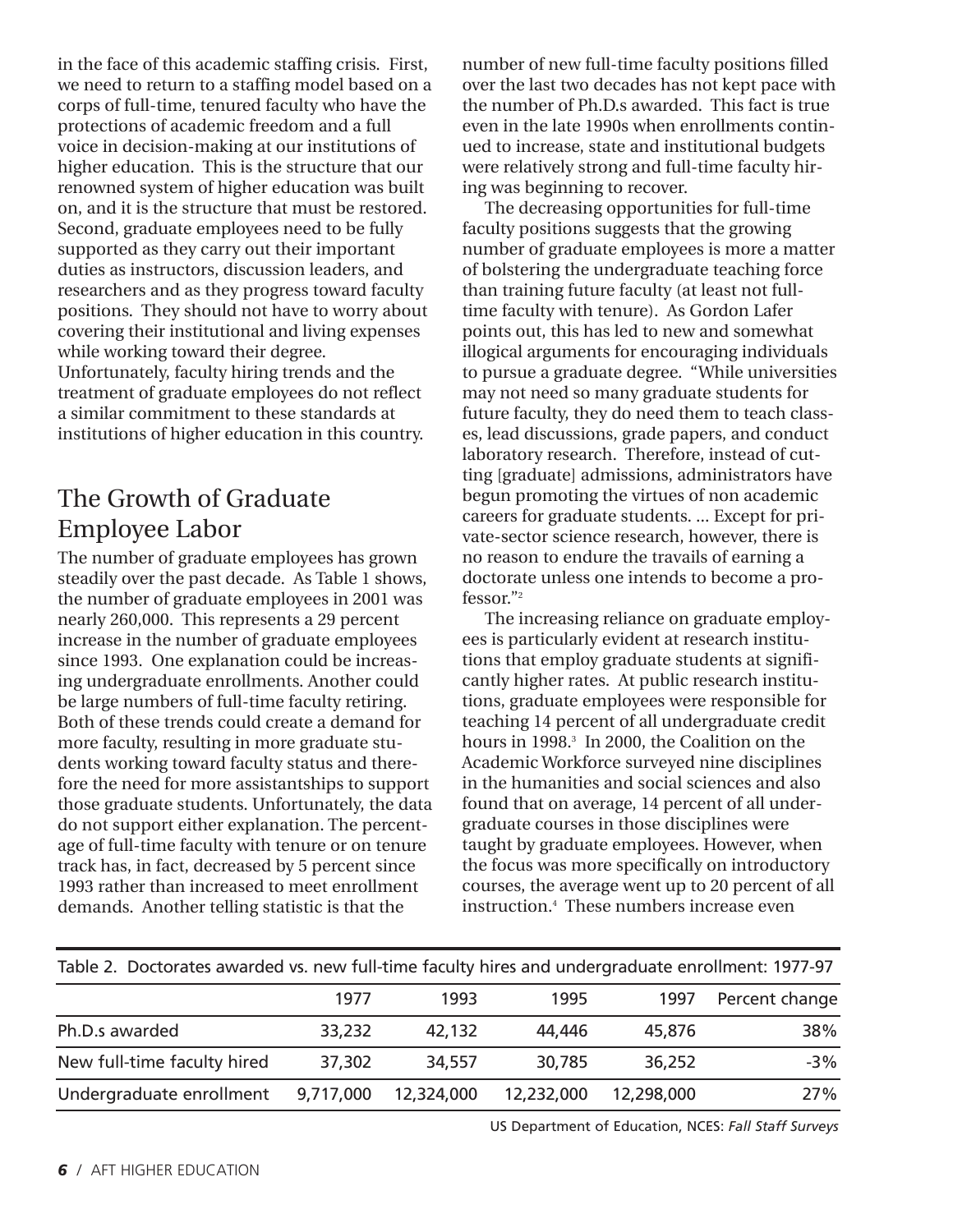more significantly when the largest research institutions are examined. For instance, at the University of Illinois, Urbana-Champaign, it is estimated that graduate employees teach 22 percent of all undergraduate instructional units and 40 percent of all 100-level courses. Even more remarkable, at the University of Florida, an analysis of the Student Evaluation and Instructor Database showed that graduate employees taught 42 percent of the University's undergraduate course sections in 2002, up from 35 percent in 1995.

But looking just at teaching responsibilities only tells part of the story. Institutions also rely on graduate employees as graders, discussion leaders, lab specialists, advisors, community outreach specialists, administrative assistants and many other positions necessary for the full functioning of today's university.

# Graduate Employee Work and Working Conditions

Graduate employees, who stay at institutions for significant periods (doctoral students average seven years), provide valuable instruction and research. In fact, the term "assistant" is often a misnomer. In 2000, nearly half (46 percent) of all graduate employees had full responsibilities for one or more courses. In addition, nearly half (46 percent) led discussion sections for one or more faculty-taught courses, and approximately 70 percent held office hours and assisted faculty with grading or other activities.<sup>5</sup> They averaged 15 hours a week in contact hours with students, office hours, or assisting faculty. This number does not include outside preparation and other work related to courses or sections taught. Graduate employees typically have multiple responsibilities. "For example, among those who assisted faculty by teaching discussion sections, 83 percent also hold office hours, and 89 percent assisted faculty with grading or other instruction related activities."<sup>6</sup> Unfortunately, these responsibilities are often not coupled with fair and professional treatment.

#### *Salary*

Graduate employees typically do not earn enough to cover their basic living expenses, causing many to incur significant student loan debt. For example, doctoral students, who hold the largest proportion of assistantships, earned about \$11,700 in assistantship money

Graduate employees typically do not earn enough to cover their basic living expenses.

and received, on average, \$5,525 in tuition waivers. So, the two primary sources of income that graduate employees in Ph.D. programs earn provide an average of \$17,225 a year. However, the average annual expenses—including tuition and fees, books and other supplies, and living expenses—routinely exceed this institutional support. The average annual expenses for a doctoral student in 2000 totaled \$26,805,7 nearly \$10,000 more than the student receives in assistantship money and tuition waivers. Although these numbers represent the averages, it is still telling that based on these figures, graduate employees only earn 64 percent of the cost of being a doctoral student.

So, how do graduate employees bridge this gap? In some cases, institutions supplement the assistantship with a grant. However, too often, graduate employees shoulder this burden themselves. They forego health insurance. They deplete their own savings. And more than a third of graduate employees who had assistantships relied on loans to supplement their income. The size of the average loan for those who borrowed in the 1999-2000 academic year was nearly  $$14,000$ .<sup>8</sup>

#### *Benefits*

One benefit frequently missing in graduate employees' compensation is health insurance. Given their income and the cost of health insurance, it is safe to assume that without some form of additional assistance, outside employment, or coverage from a family arrangement, many graduate employees cannot afford to purchase adequate health insurance. Information in this area is limited. However, we do know this. The best-case scenario indicates that well over half of graduate employees are receiving no insurance of any kind from their institution.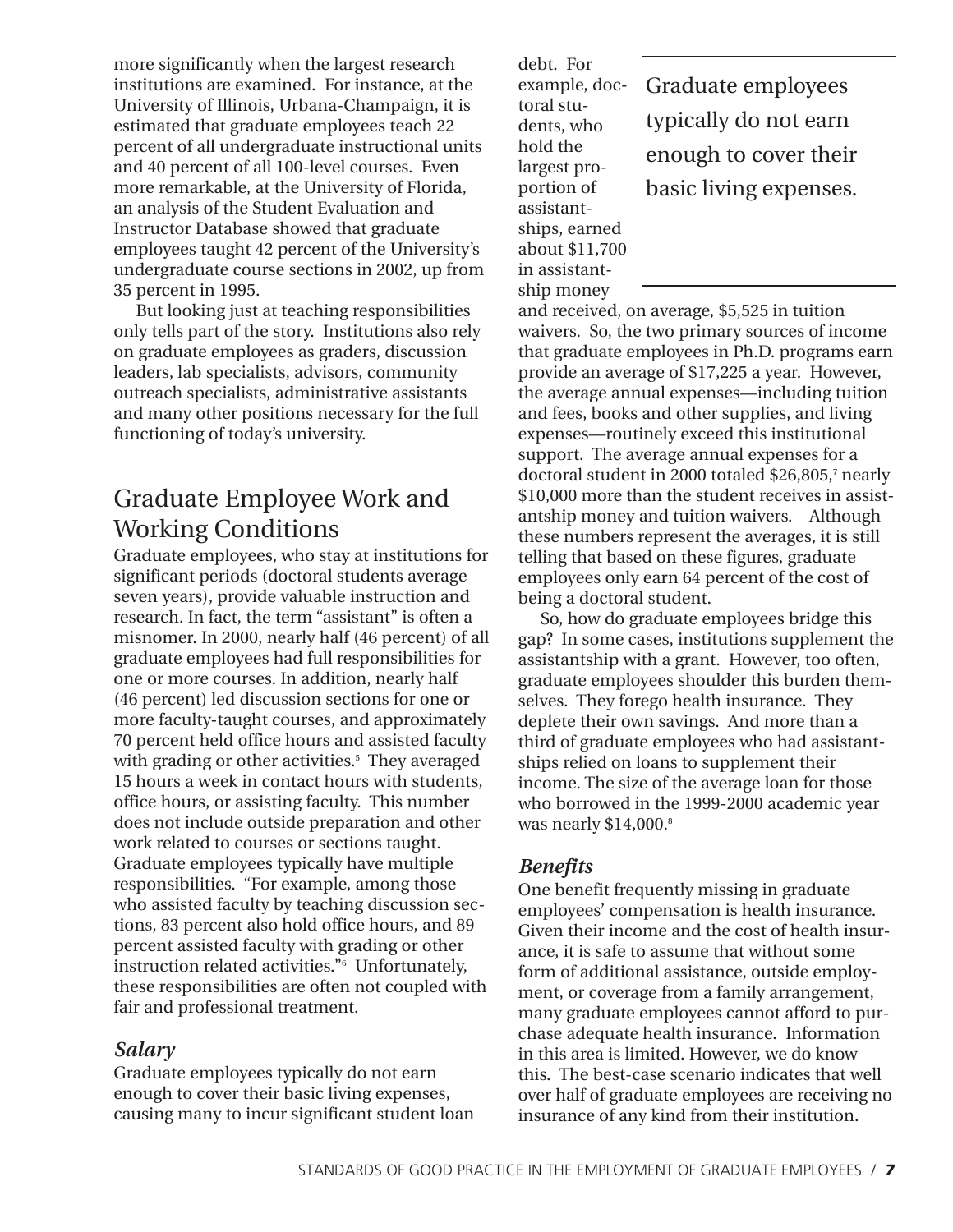Only just over one-third (36 percent) of teaching assistants and a slightly higher percentage of research assistants (42 percent) had *some* type of insurance available at some time by their employing institution.<sup>9</sup> That insurance could be health or life insurance (or, in some cases, both). And in those cases where graduate employees indicated that insurance was available, there is no information about the cost or quality of that coverage.

In some instances, graduate employees are offered health insurance through the university student plan. These plans, designed as stopgap measures for students who still carry health insurance through their parents or guardians, rarely represent the type of comprehensive health insurance that graduate employees, whose average age is 33 and a third of whom have dependents, need. For example, many student health plans do not cover partners or dependents, do not include vision or dental insurance, and typically do not cover pre-existing conditions. For a student who may have other coverage options, these deficiencies may not be a problem, but graduate employees need a healthcare option that will meet their needs while not resulting in additional burdens on their already low salaries.

#### *Professional Support*

Many graduate employees are teachers, researchers, discussion leaders, or lab facilitators for the first time. Yet, a recent survey of more than 32,000 graduate students and recent Ph.D.s conducted by the National Association of Graduate and Professional Students, showed that 45 percent of the graduate employees responding reported not receiving appropriate preparation and training before they enter the classroom. Forty-nine percent said they lack appropriate supervision to help improve their teaching skills. Further, 39 percent do not feel their needs and interests are given appropriate consideration in determining which courses they are assigned to teach.<sup>10</sup>

### AFT and Graduate Employees

AFT has long recognized that graduate employees, as a part of the higher education workforce, deserve recognition and the rights that a union

and a collective bargaining agreement guarantee. Collective bargaining is the surest route to achieve fair and equitable treatment of employees and thereby improve the educational environment of an institution. AFT stands committed to working with graduate employees who wish to form a union to represent their interests collectively.

Graduate employees have been a part of AFT from the earliest successes in obtaining collective bargaining in higher education in the late 1960s. There now are more than 20 recognized graduate employee unions across the country representing over 40,000 graduate employees. Many of those graduate employees belong to one of the 14 AFT affiliated locals, including some of the oldest graduate employee locals, such as:

- Teaching Assistants' Association at the University of Wisconsin, Madison;
- Graduate Employees' Organization at the University of Michigan; and
- Graduate Teaching Fellows Federation at the University of Oregon.

These locals are joined now by numerous other AFT affiliates representing thousands of graduate employees around the country working to achieve better working conditions. AFT continues to work with graduate employee groups that want to organize a union. (For a list of AFT affiliated locals, see Appendix A.)

These locals, along with many current AFT graduate employee campaigns, are networked in a unique body known as the Alliance of Graduate Employee Locals (AGEL). AGEL members share information, assist each other with training and mentoring, and work to forward the causes of graduate employees. In addition, AGEL has a representative who sits on the AFT Higher Education program and policy council, the official representative body providing advice and recommendations on higher education issues to the AFT executive council. The AGEL representative ensures that graduate employee issues are brought forward within AFT and that developments at the national level are communicated with graduate employee locals. This integration is critical both to AFT's ongoing commitment to graduate employee organizing and, AFT believes, to the long-term higher education union movement. By organizing gradu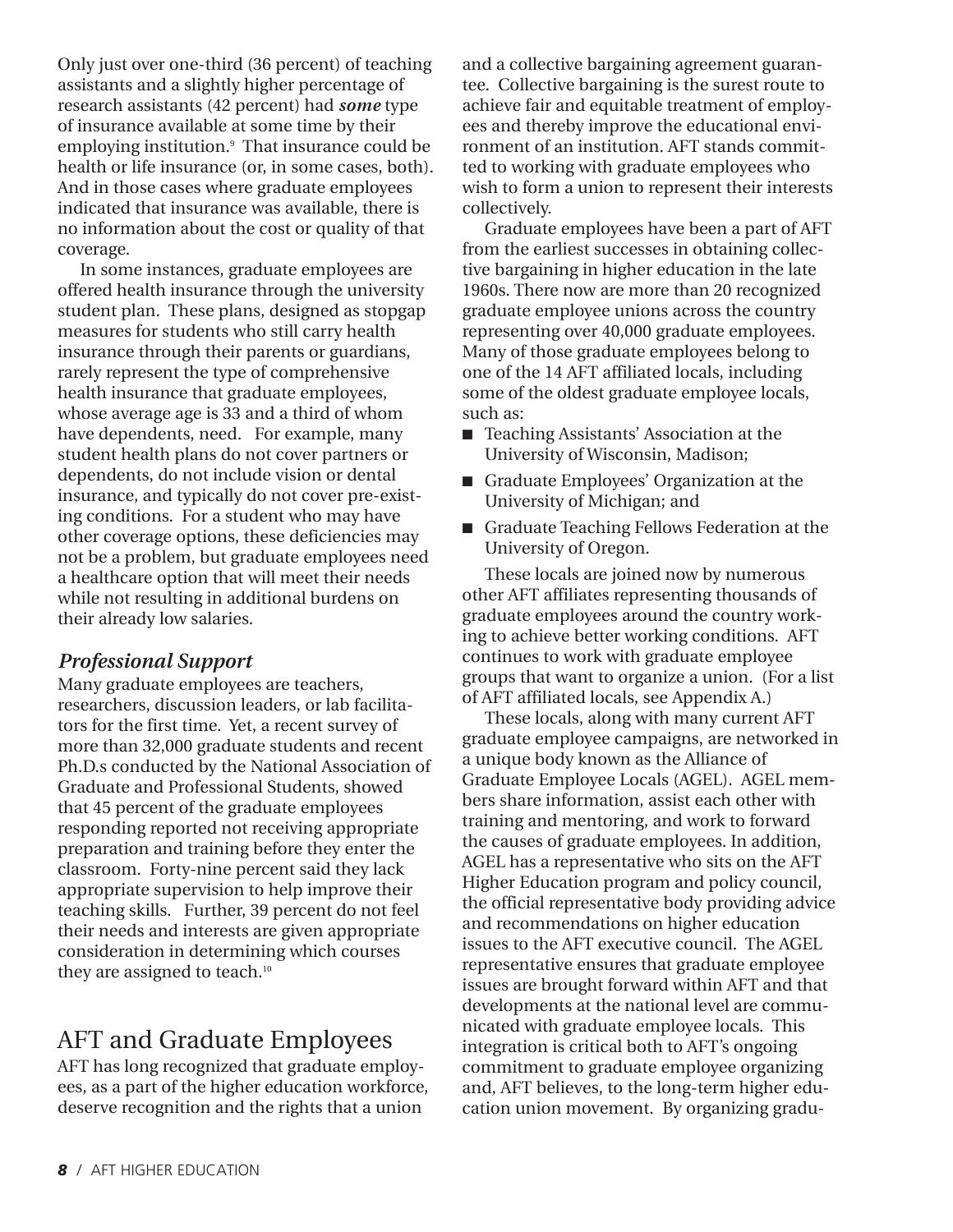ate employees, we expand our current membership and power in higher education, and we organize potential future members. In addition, graduate employees bring tremendous energy and diversity to the union movement, which only strengthens our organization.

The real impact of the graduate employee union movement is reflected in a variety of significant gains in local collective bargaining agreements. Here is just a sample:

- Several locals have greatly improved the salaries of graduate employees. For example, the Temple University Graduate Student Association secured salary increases of 13 percent to 22 percent in the first year of its first contract.
- The Graduate Teaching Fellows Federation at the University of Oregon negotiated to get out of a subsidized student health plan and into a comprehensive plan that includes prescription drug benefits, coverage for dental and vision, and the option to extend the plan to partners and dependents.
- The Graduate Employees' Organization (GEO) at the University of Michigan has worked to improve undergraduate instruction. Its contract includes a Joint Committee on Graduate Student Pedagogy to help graduate students develop and improve their teaching skills, and four hours of compensated training for all graduate employees who are first-time instructors. In addition, the GEO has negotiated compensation for international graduate students who attend English as a Second Language training prior to beginning employment at the university.
- At the University of Wisconsin at Madison, the Teaching Assistants' Association has negotiated extensive leave provisions (care for family members, paternity, etc.), as well as childcare provisions.
- The Graduate Employees Union at Michigan State University bargained a first contract including effective workload provisions and a seniority-based pay scale, which it has successfully protected with a strong grievance procedure.
- The Milwaukee Graduate Assistants Association bargained additional salary for graduate employees with off-campus or weekend assignments.

These are just a few examples of the types of benefits that graduate employees have gained from collective bargaining. More can be found at each local unionís Web site. More information about AFT

Graduate employees should be supported so that they can cover their tuition and fees as well as living expenses without incurring large amounts of debt.

and graduate employees can be found in our short publication, *Working Together: The American Federation of Teachers and the Graduate Employee Labor Movement*. Links to AFT graduate employee locals and a downloadable version of the publication are posted at **www.aft.org/higher\_ed**.

## Standards of Good Practice

These standards, by setting benchmarks for the fair and equitable treatment of all graduate employees, affirm what AFT and our affiliates have fought for since the earliest days of collective bargaining in higher education. They are based on institutions recognizing, first and foremost, that teaching and research assistants are employees and should be invested in with fair pay, benefits and adequate professional support—just as any other member of the higher education instructional workforce should be. The standards also are based on the premise that setting high standards coupled with fair treatment will lead to a better quality undergraduate education and provide a better environment for the professional development of graduate employees.

In spring 2003, AFT sponsored a national conference focused on these issues. This unique conference, "Graduate Employees and Undergraduate Teaching: Identifying Best Practices," brought together AFT graduate employees and other union activists. The purpose was to examine the economic and professional working conditions of graduate employees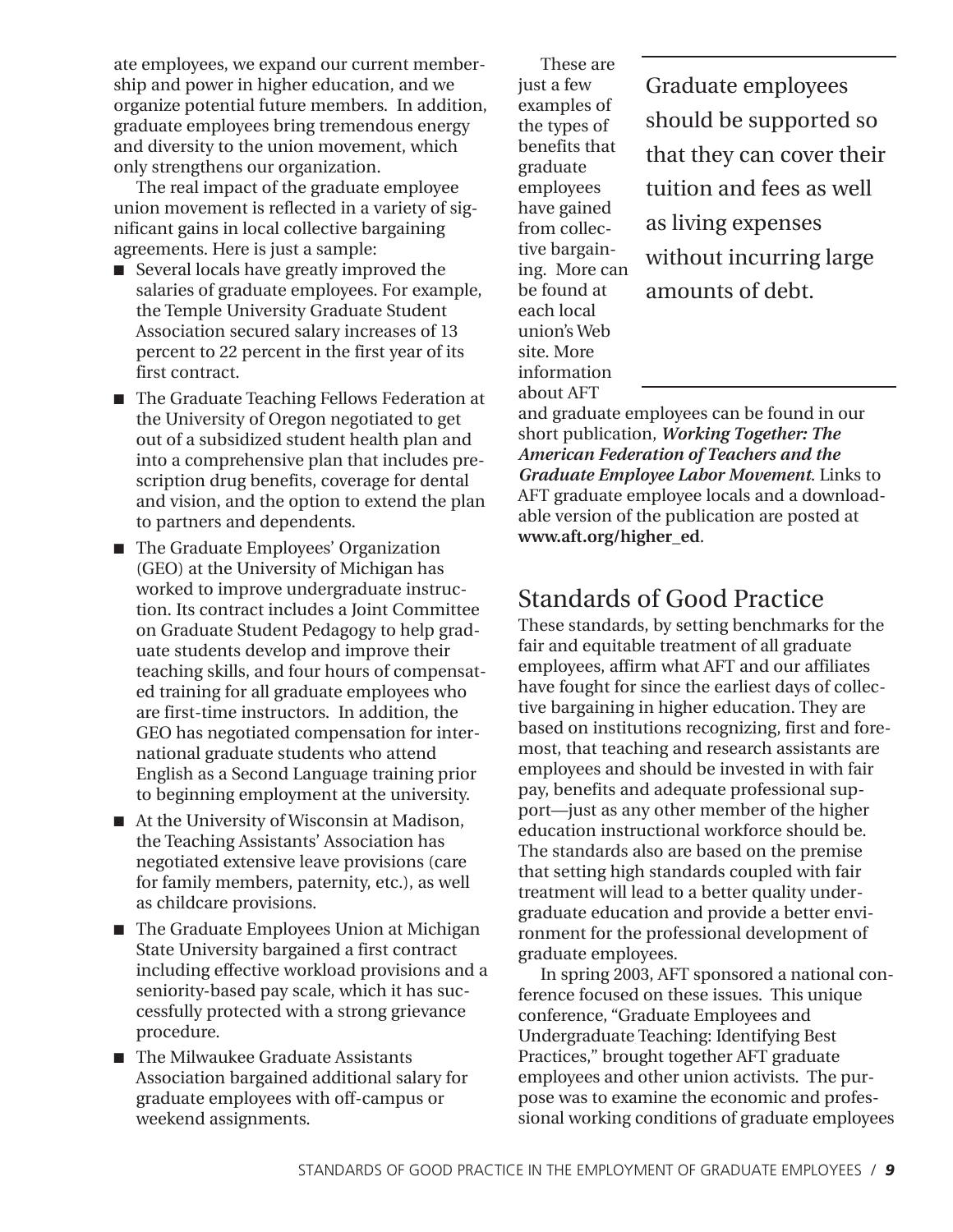and the impact of those conditions on undergraduate education. Participants shared what graduate employee unions have already achieved at their campuses, as well as how they are proposing to improve professional standards.

Based on this conference, and in close consultation with AFT graduate employee leaders, the AFT Higher Education program and policy council developed the following standards. They are divided into two sections:

- 1. Promoting Fair Working Conditions for Graduate Employees
	- Setting Standards for Compensation
	- Establishing Fair Employment Standards
- Promoting Standards of Professional Responsibility and Support
- 2. Ensuring Full Rights for Graduate Employees in Their Union

The general principle underlying all of these standards is that graduate employees, because of the nature of their work and studies, should be supported in such a way that they can cover their tuition and fees as well as living expenses without incurring large amounts of debt. These standards offer concrete criteria by which to measure whether graduate employees are treated fairly.

# *SECTION ONE* Promoting Fair Working Conditions for Graduate Employees

# Setting Standards For Compensation

**1. Graduate employees should be paid a fair salary.** Graduate employees make a serious commitment to an institution when they accept an assistantship, and they should not be expected to take on additional responsibilities outside of the institution. The time graduate employees need to fulfill the requirements of an assistantship, along with their class load, limits the possibilities for earning additional income from outside employment. In fact, outside employment is often prohibited by institutions as a condition of the assistantship. International graduate employees are not eligible to participate in federal grant and loan programs and their visa status typically prohibits work beyond their assistantship. Institutions need to recognize these conditions and take on the responsibility of a primary employer. Institutions should be committed to ensuring that graduate employees earn fair compensation that covers their school and living expenses. If institutions do not fully waive

tuition and fees as suggested below, then compensation levels should be increased to cover such costs.

- **2. Graduate employees should receive full tuition waivers and not be required to pay student fees for academic terms in which they are working.** Graduate employees are paid a very low wage. Institutions should not add to the burden by then requiring graduate employees to cover tuition and fees. Additionally, if graduate employees have worked a complete academic year, institutions should waive tuition and fees for the subsequent summer term.
- **3. Employment expectations should be clearly delineated to ensure that all work completed by graduate employees is compensated.** Institutions should clearly define what work is expected of a graduate employee as a means of ensuring that all work is compensated. Institutions should not blur the line between a graduate employee's work and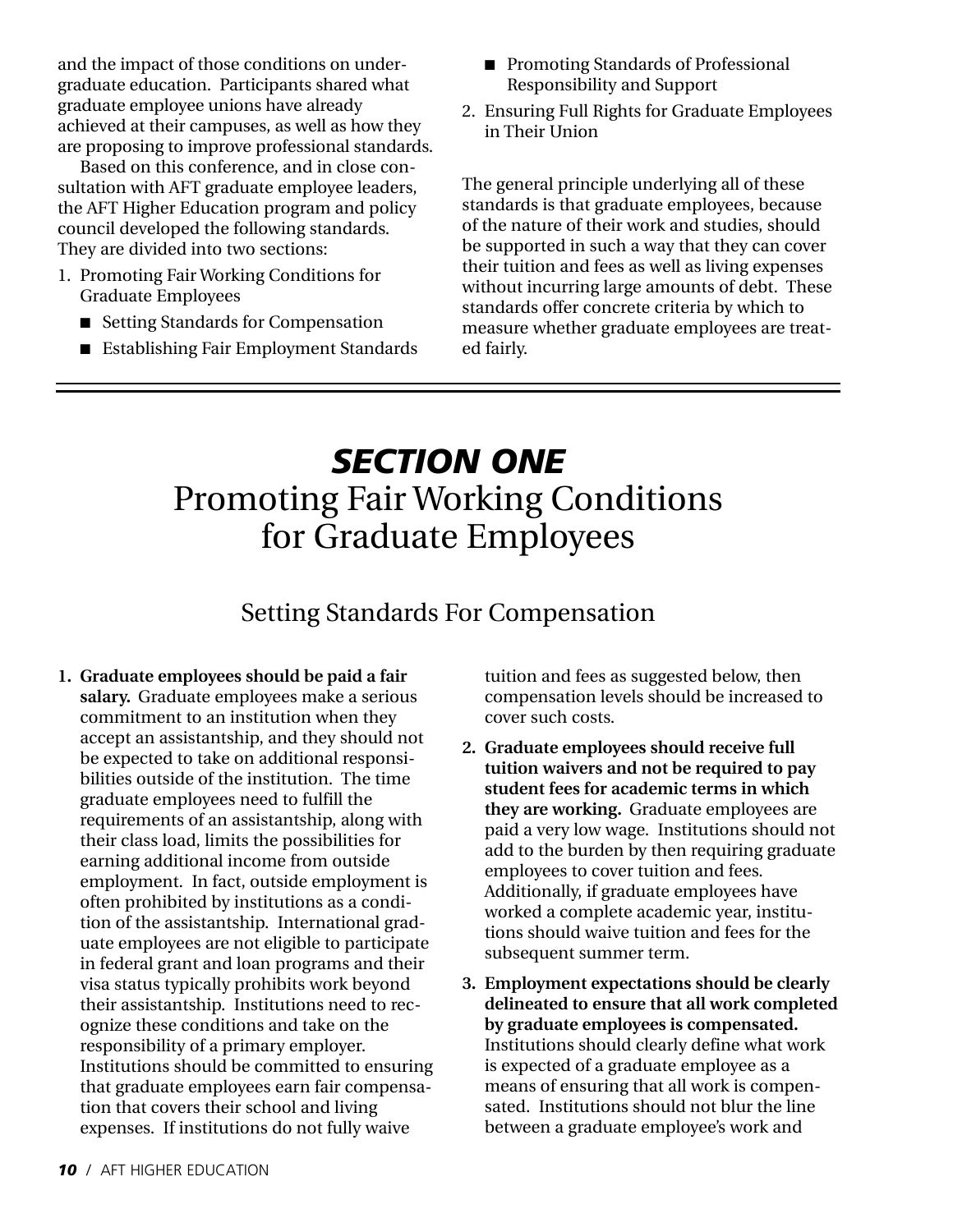studies or use "training for future employment" as a pretext for not compensating graduate employees for their labor.

- **4. Compensation should be timely. Institutions should develop systems that allow graduate employees to be paid, at a minimum, within the first month of employment.** In addition to living expenses, fees and other charges from the institution often reach the graduate employees before their first paycheck, creating an additional financial burden. If these fees are not waived as suggested above, then no fees should be charged before graduate employees receive compensation.
- **5. Graduate employees should receive full healthcare benefits with minimum, if any, employee contribution.** Current salary levels are not sufficient for most graduate employees to afford adequate healthcare. Here again, this is of particular importance to international graduate employees who are required to maintain adequate healthcare coverage and are unable to attain health insurance from another employer given their visa status. Therefore, institutions should recognize their obligation as the main employer and provide full health benefits for individual graduate employees and subsidized options for families. If institutions require an employee contribution, then such contribution should be considered in determining salary. Graduate employees who work the full academic year (fall and spring) should receive year-round coverage.
- **6. Graduate employees should receive proportional retirement benefits, with contributions beginning reasonably soon after the graduate employee begins working at an institution.** Graduate employees, whose average age is 33, invest several years of their working lives to attain a graduate degree. Doctoral students, in particular, spend a significant number of years (typically seven) pursuing their graduate education, a time when most working adults with undergraduate degrees already have access to some form of retirement plan. Financial planners uniformly will point out that even small, early investments are critical to building up an adequate amount of retirement savings. Institutions should provide graduate employees with the same opportunity by offering retirement benefits with contribution and vesting options that make sense given the salaries, responsibilities, and typical time of stay for graduate employees at particular institutions.
- **7. Graduate employees should have access to long-term disability and life insurance.**
- **8. Institutions should provide childcare options for graduate employees whenever work requires them to be on campus.** Onethird of all graduate students reported having dependents in 2000.11 Affordable childcare services should be available and subsidized for the hours graduate employees are required to be on campus. Childcare services should be near to where graduate employees work, ideally on-site.

## Establishing Fair Employment Practices

**1. All employment practices should be subject to guidelines for nondiscrimination set forth by equal employment opportunity guidelines, and should be subject to review through the appropriate due process and grievance procedures.** Employment practices can only be fair and effectively implemented if they are accompanied by a reasonable enforcement process. Institutions committed to pursuing fair employment practices should ensure that nondiscrimination and

other policies are followed and enforced through an appropriate procedure that protects the employee's due process rights.

- **2. Institutions should have clear and rational hiring practices for graduate employees.** Those practices should include, at a minimum:
	- a. A reasonable posting system that includes advertising open positions so that all graduate employees have information about available jobs.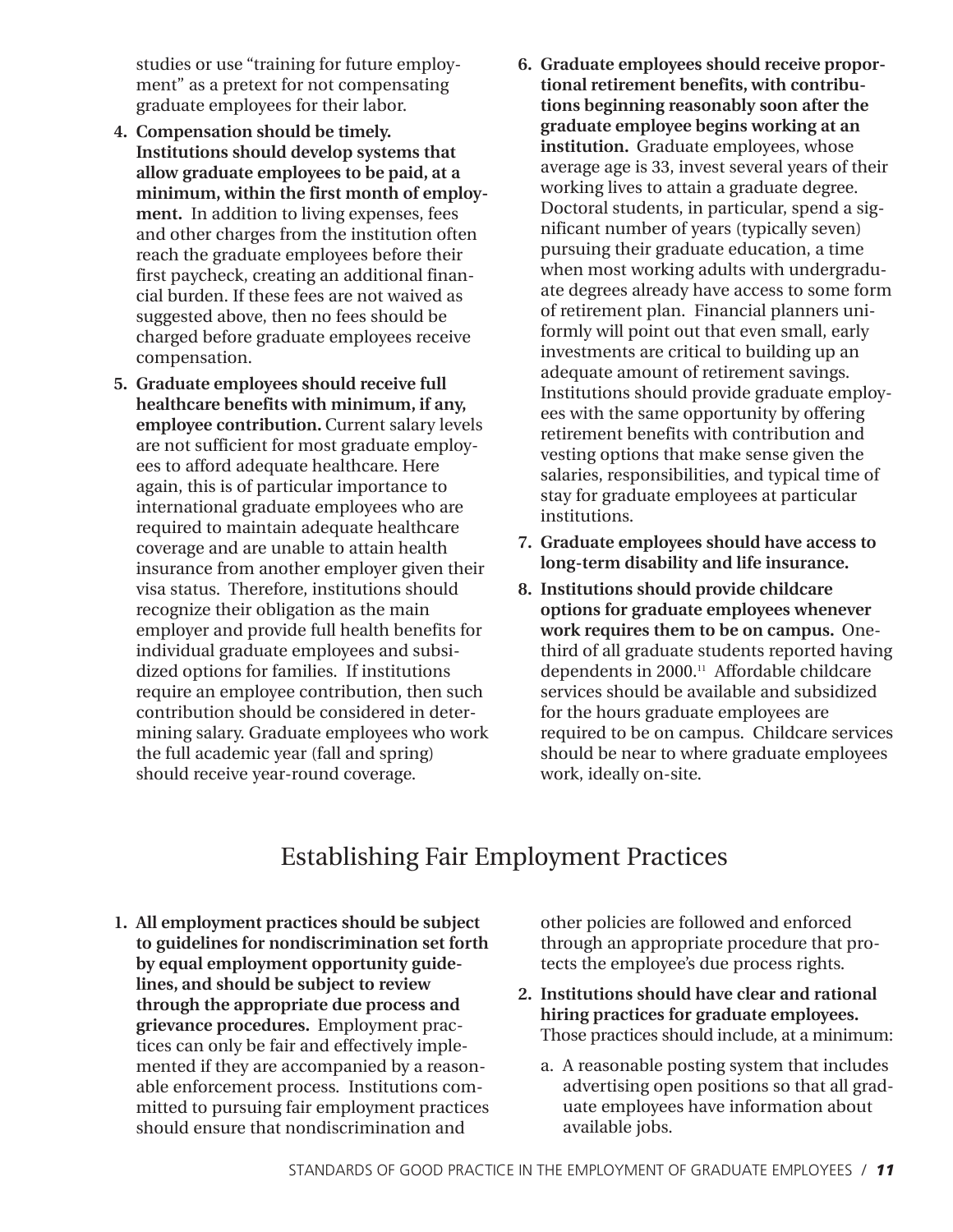- b. Adequate time for graduate employees to apply for open positions.
- c. Clear job criteria and selection processes to ensure that all interested graduate employees have equal opportunity for positions and to ensure that the most qualified graduate employee is hired for an open position.
- d. Notification of appointments early enough before a term begins so that graduate employees have sufficient time to prepare.
- **3. Institutions should clearly define the workload expectations for graduate employees by department and provide a mechanism for compensating work beyond that maximum.** A maximum workload per semester relative to the appointed assistantship should be established. All work should be included in that calculation, including class preparation, office hours and grading. Graduate employees should have access to a mechanism with which they can document work beyond that maximum and be compensated for such work. Ultimately, if that system demonstrates that graduate employees are consistently working more hours than can be fairly expected, departments should re-evaluate graduate employee assignments.
- **4. Clear lines of supervision should be established for graduate employees, and routine and fair evaluations should be conducted.** Graduate employees should have a clear job description with an identified supervisor who is responsible for a particular employee or employees. They should not be placed in the position of responding to any request for assistance in a department or school. Furthermore, graduate employees should receive routine evaluations based on that job

description, as well as expectations and criteria for teaching and research set forth at the department level. Evaluations should include input from the graduate employee's supervisor as well as student evaluations, and graduate employees should have the right to comment on their evaluations. In cases where evaluations indicate areas for improvement, graduate employees also should have access to professional development opportunities to address such areas.

- **5. A probationary period should be established for graduate employees.** After that period has passed, graduate employees should achieve some form of job security. Graduate students make a multi-year commitment when they enroll in a program of study. As employees, they should receive the same commitment from the institution. To ensure that commitment, a probationary period should be established that includes training and mentoring as well as evaluation. Upon successfully completing such probation, graduate employees should be guaranteed re-employment as long as they remain in good academic standing. That re-employment should be subject to overrule in two instances only: financial exigency and for cause. In either case, the institution should follow all rules of due process.
- **6. Institutions should not reclassify graduate employees as adjunct faculty members as a means of moving them out from under the protections of the contract.** If a graduate employee is still working toward his or her degree while teaching, then that person should remain in the category of graduate employee and, where applicable, should remain in the graduate employee union and under the protections of the union contract.

## Promoting Standards of Professional Responsibility and Support

**1. Institutions should provide a substantive, paid orientation for all new graduate employees prior to the beginning of their assignment.** Institutions should recognize the need for extensive orientation, not only to provide administrative information but

also to give graduate employees a chance to learn and practice different pedagogical and research techniques.

**2. Institutions should provide English as a Second Language training for students who**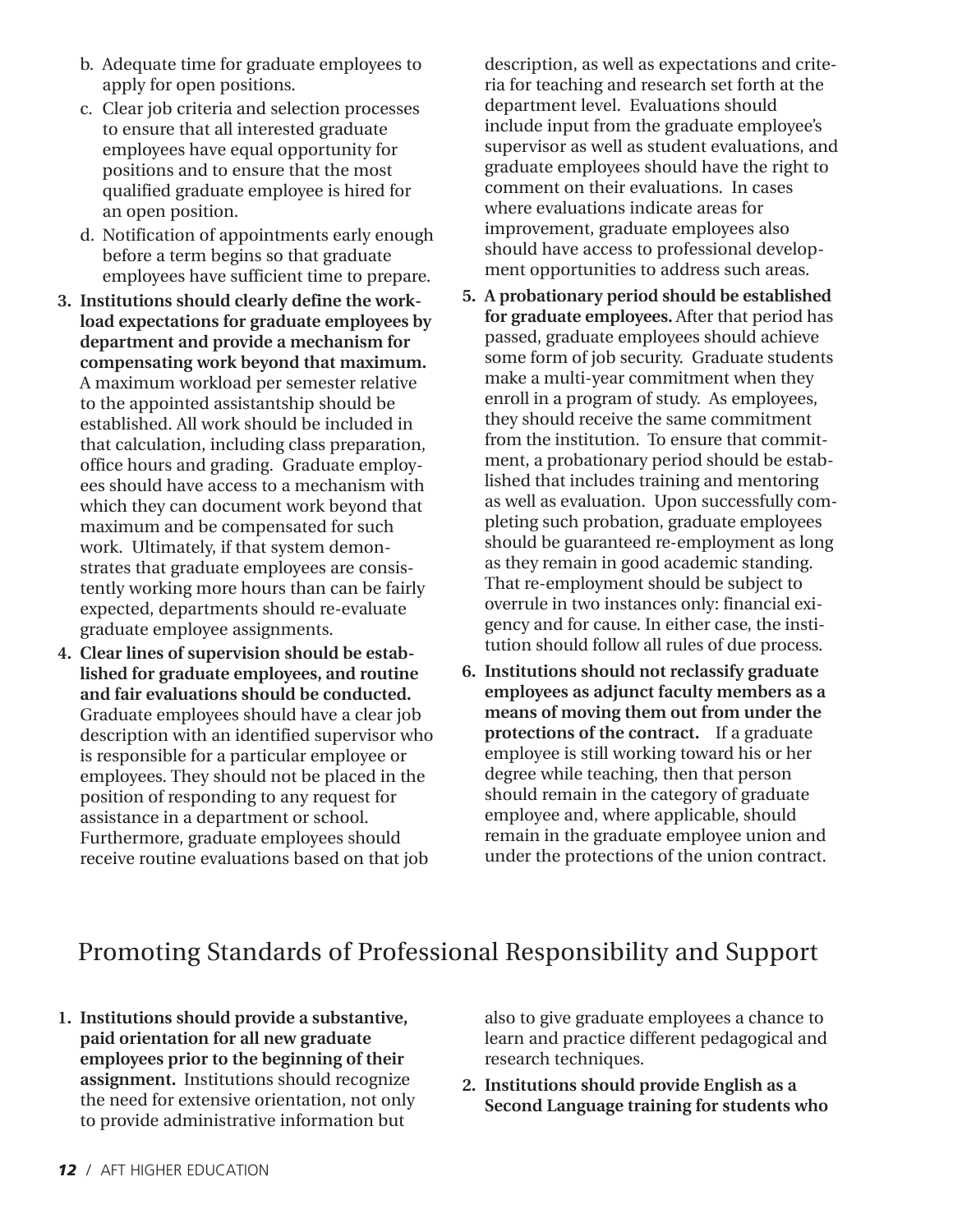**have been accepted into a program and require or request such training.** When institutions take on new employees, they also take on a training obligation. As part of that obligation, institutions should provide English as a Second Language (ESL) training and compensate those students who participate in the training. English language competency at the end of such training should be evaluated by someone trained to make a fair evaluation. If the graduate employee has been offered an assistantship but is not deemed to have competent English language skills, then an alternative position with equal compensation should be provided as well as opportunities to improve his or her language skills. Where ESL training is provided for international graduate employees, institutions should provide them with adequate time, compensation and housing options so they can establish their residence prior to the orientation.

- **3. In addition to initial orientations, institutions should provide ongoing training and professional development for graduate employees, particularly during probationary periods.** Graduate employees should be provided with a variety of training and mentoring opportunities as they develop their instructional skills. These could include class observations, one-on-one mentoring, recordings of instructional settings with feedback from a supervisor, peer groups, or other options. These activities should be structured in as part of the graduate employee's workload and compensated.
- **4. Graduate employees should have access to administrative and technological support services necessary for the fulfillment of their responsibilities as well as to adequate supplies, library and other campus privileges.**
- **5. In instances where graduate employees are involved in distance education, they should receive adequate training for which they are compensated and have input on course design, management and the use of technology.** Too often, graduate employees (and other contingent faculty) are asked to monitor a predesigned distance education course with little pedagogical training or support. Distance education courses require a partic-

ular knowledge and a significant amount of time and energy to make them successful. Therefore, graduate employees assigned to distance education courses should receive adequate training, sufficient preparation time and input into course design.

- **6. Graduate employees who have full responsibility for courses should enjoy the same academic freedom as other instructors and faculty.** They also should have full control of the grading for those courses and sections. One of the strengths of U.S. higher education is the diversity of teaching perspectives and styles that students get to experience. If graduate employees are asked to take on the responsibility of an entire course, they should enjoy the same latitude to employ different methodologies and perspectives as any other instructor within the generally agreed-upon curriculum in a department. Additionally, grades given by graduate employees should not be overruled unless a clear error in judgment can be identified through a clearly delineated process into which the graduate employee has significant input.
- **7. The intellectual property of a graduate employee should remain solely with that employee.** Institutions should develop clear guidelines for how intellectual property that is developed by graduate employees during their tenure at an institution will be handled. Those guidelines should respect the innovative work of many graduate employees whether it is writings, works of art or new research—and develop guidelines that allow those employees to benefit from their work.
- **8. Graduate employees who have passed probation should be given the opportunity to serve on department and institutional committees.** At many institutions, graduate employees make up a significant part of the instructional workforce and the academic staff in general. As such, they have an informed and unique perspective and should have formal input at both the departmental and institutional level. At a minimum, they should be allowed to provide input on curriculum development and policies that affect students.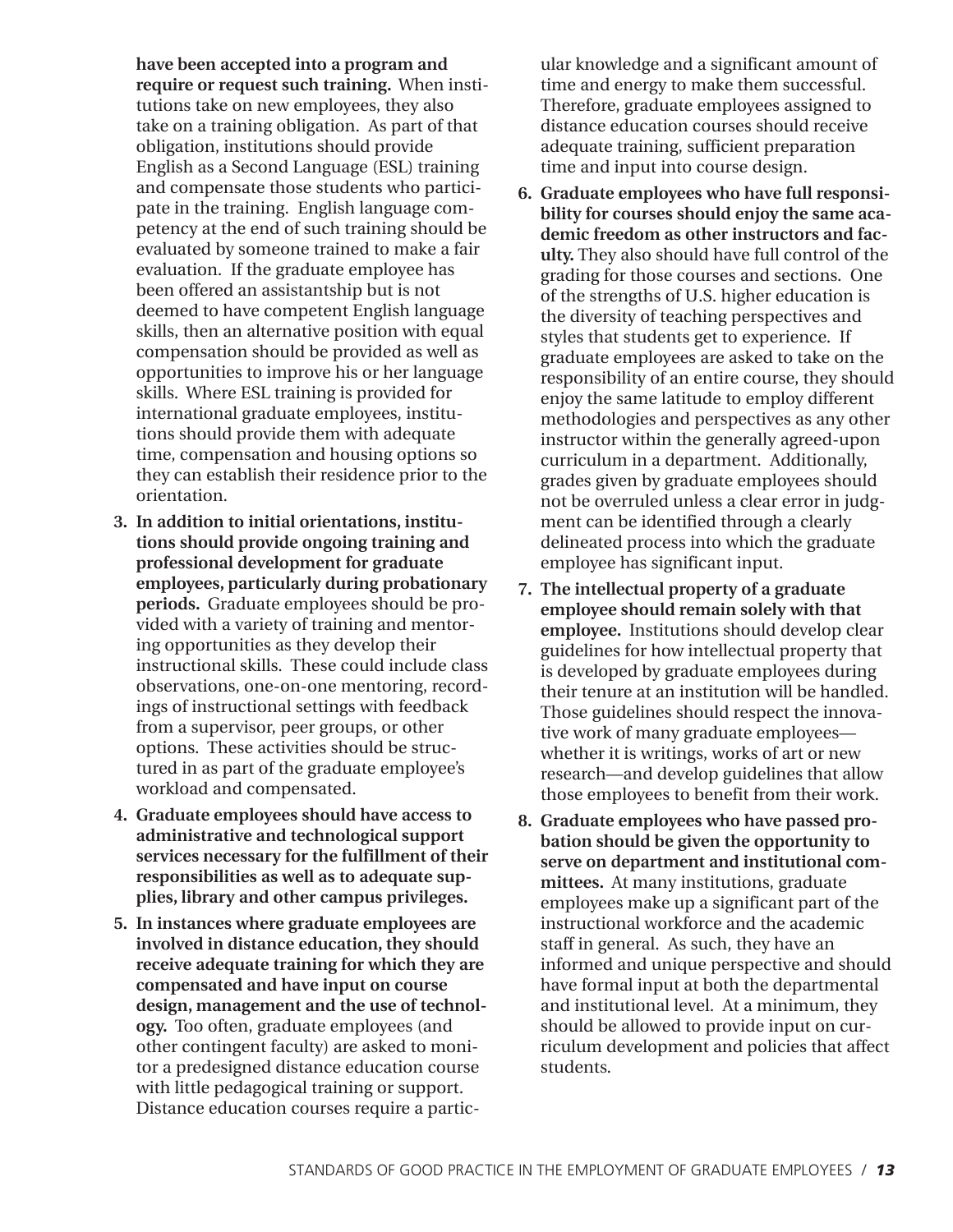# *SECTION TWO* Ensuring Full Rights for Graduate Employees in Their Union

Like other higher education employees, graduate employees began organizing and continue to organize as they see the strength and stability that a union and a collective bargaining agreement can bring to the precarious employment environment most of them experience. At the same time, there are unique characteristics of graduate employee unions and graduate employee organizing campaigns.

With some exception, graduate employees typically belong to unions that represent only graduate employees. They are not in "mixed units" with faculty and/or professional staff. This is due, in part, to state laws that define graduate employees as having a separate community of interest from faculty and so must legally be in a separate union. Graduate employee locals also routinely experience up to 25 percent turnover every year as assistantships come to an end and new graduate students become employed at the university. This expands the number of people who need to be organized in a union drive that extends beyond one academic year, and presents an ongoing organizing need for established locals. While such turnover can be seen as an obstacle, it also can be advantageous. AFT graduate employee locals are continually in organizing mode and continually working to develop new activists and leadership to carry on the work of the union.

The nature of graduate employee locals, particularly their independence and high membership turnover, make it all the more important that their affiliates at the state and national level show a deep commitment to helping them stay strong and feel a sense of solidarity and voice in the larger union. To that end, AFT sponsors the Alliance of Graduate Employee Locals (AGEL). As described in the introduction, AGEL includes all AFT locals that represent graduate employees as well as all ongoing organizing campaigns affiliated with the AFT. AGEL meets twice a year at different local and campaign sites to commu-

nicate about local union developments, attend training, assist in organizing, and promote graduate employee issues to the national affiliate.

Still, graduate employees are small in number by comparison with other groups that national unions represent, including the AFT. Consequently, national unions need to make a concerted effort to ensure that graduate employees are treated fairly within their ranks, that policies and procedures are clear, and that graduate employees have an adequate voice. To that end, we offer the following standards to outline what graduate employees should be able to expect of their local, state and national unions.

- **1. National unions should commit to organizing graduate employees along with all other elements of the academic workforce and be prepared for long-term, hard fought organizing campaigns.** Graduate employees who seek to build a union that represents their interests need to be prepared for such an effort and national unions need to be prepared to invest enough time and resources to support a campaign from first contact through the first contract. From the onset of a campaign, graduate employees have the right to know what level of commitment they can count on from a national union.
- **2. Faculty and professional staff unions on campuses where graduate employees are unorganized should encourage unionization and assist graduate employees in that effort.** Faculty and staff unions understand the institutions they work at and are often the best resource for other employees who are not organized. Leaders of existing higher education unions, where possible, should encourage graduate employees at their institution to unionize.
- **3. Where graduate employees are members of a local union that includes other higher edu-**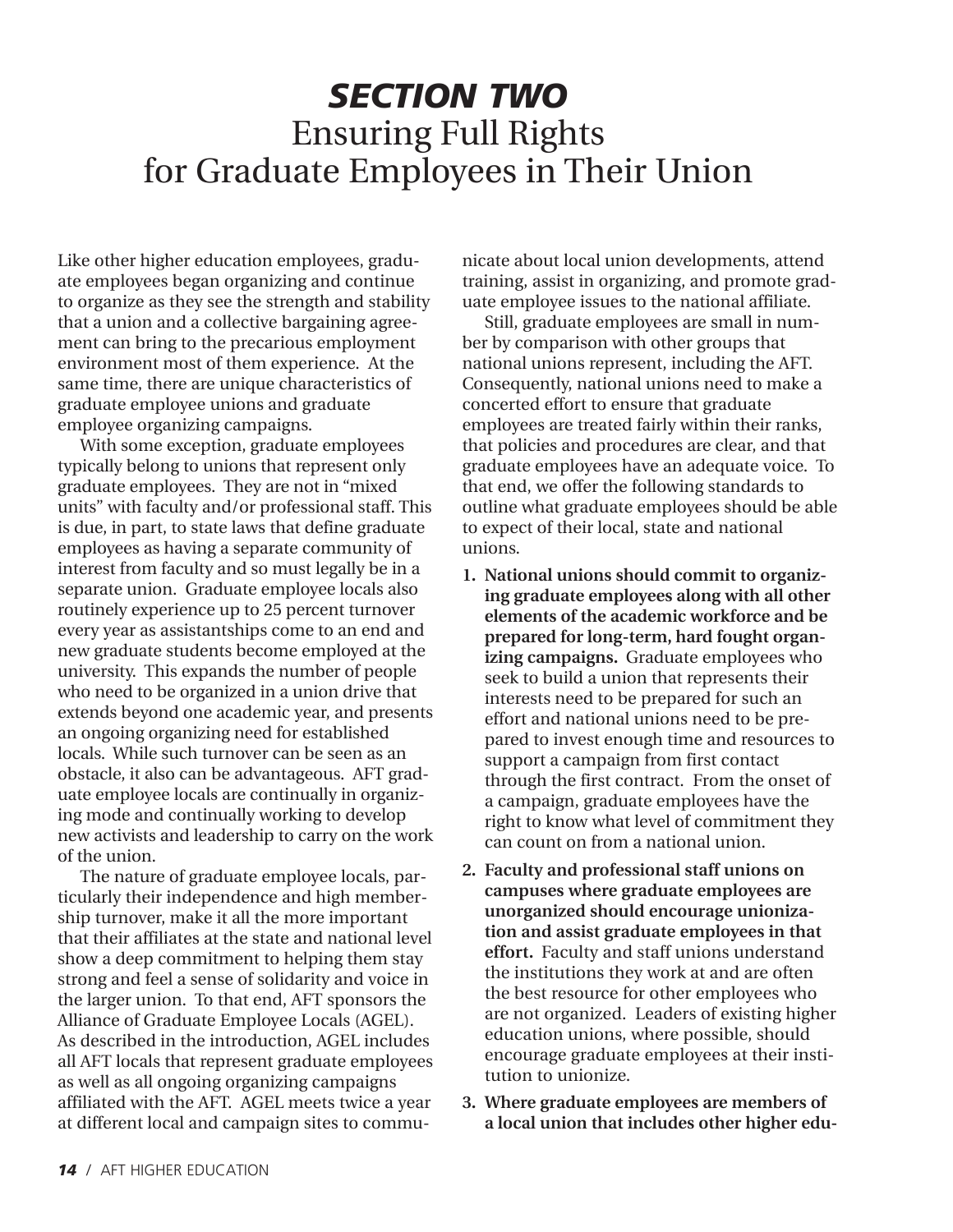**cation employees, graduate employees must have full voting rights on all union matters, including the election of officers and the ratification of contracts.** This policy should also be reflected at the state and national levels of the union. Graduate employees, often excluded from full participation in the institution where they work, should never be excluded from full participation in their union.

**4. Given the modest compensation graduate employees receive for their work and the simultaneous need for a local union to raise enough dues to sustain the local, dues should be set at an appropriate level to support the unionís needs while taking into**

**account the economic situation of most graduate employees.** This should be true for graduate employee-only unions as well as unions that represent a variety of academic professionals including graduate employees.

**5. Graduate employees have the right to expect their union at every level to advocate for the implementation of the standards outlined in this report.** Standards are an important first step, but they must be publicized, bargained for, and generally insisted upon. Unions should work to educate their institutions and the community about the use and exploitation of graduate employees and promote the standards in this report as a guide for correcting these conditions.

# Conclusion

s Clara Lovett's quotation points out at<br>the beginning of this report, the use of<br>graduate employees over the past 20<br>shift to employ and under-support yet another the beginning of this report, the use of graduate employees over the past 20 years represents another systematic group of contingent employees in higher education. As we have argued in other publications regarding part-time/adjunct faculty and fulltime, nontenure-track faculty, there is an urgent need to address this academic staffing crisis, and that effort must include addressing the treatment of graduate employees.

We must first significantly improve the working conditions of graduate employees so that they have the necessary economic and professional support they need to succeed. We need to ensure that graduate employees have the chance to advance during their employment, as would be expected in any profession, so that they can widen their experience and develop a broader educational résumé.

At the same time, we need to continue to work on finding ways to reverse the trend

toward contingent labor in higher education and restore a sound corps of full-time, tenuretrack positions. These faculty members have been the bedrock of our higher education system and it is these positions that most graduate employees aspire to attain. It is wrong to mislead graduate employees into thinking that years of work for an institution and labor in their studies will lead to secure employment when, at the same time, states and institutions continue to cut the number of these positions.

AFT is committed to continuing the fight to both give more graduate employees the opportunity to be represented by a union and also to restore the full-time faculty corps so that graduate employees will have a real opportunity for full-time employment with all of the protections of tenure. We call on all unions and institutions to adopt these standards and work to treat graduate employees fairly and equitably and to work toward rebuilding our system of higher education.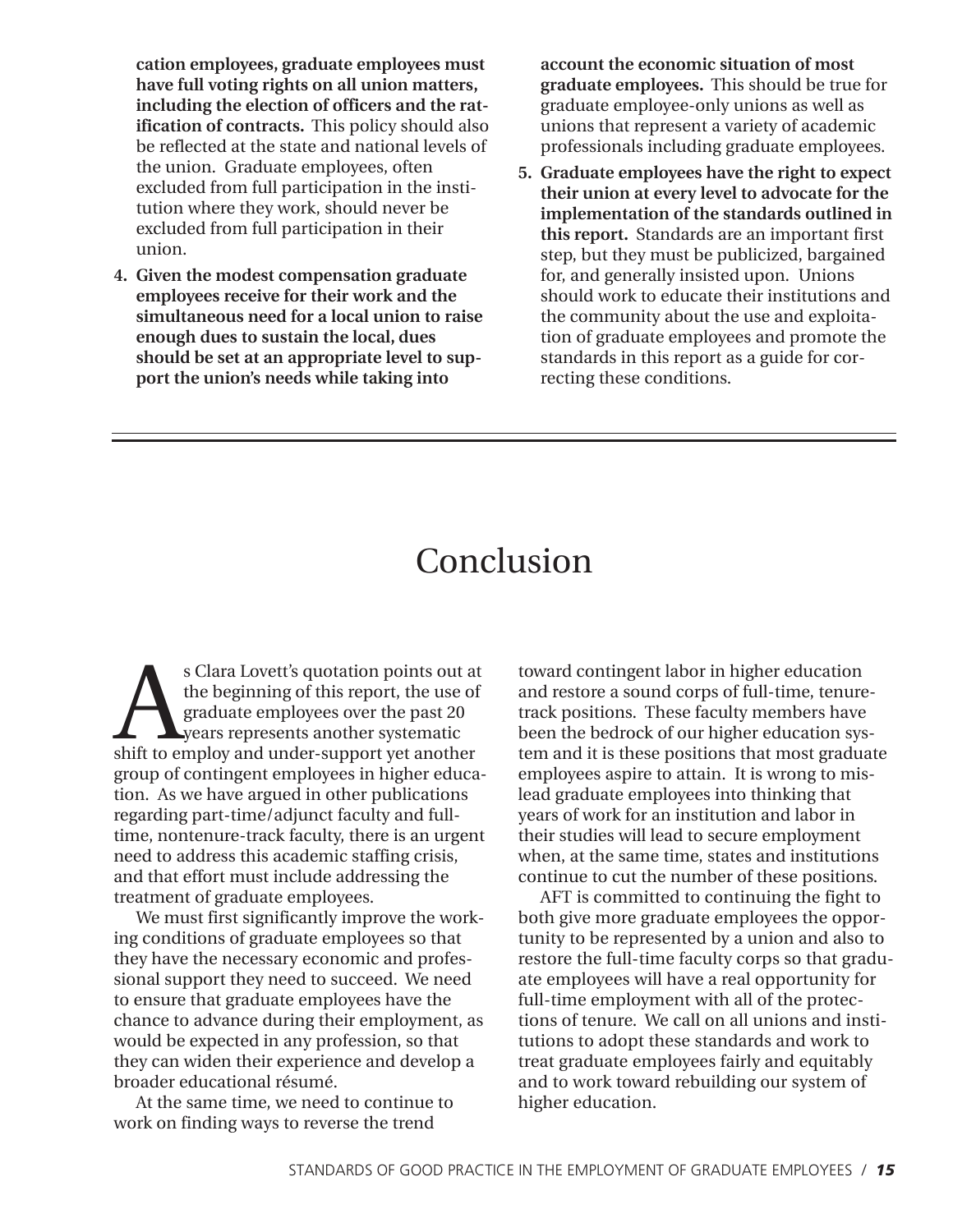# Endnotes

- 1. U.S. Department of Education, National Center for Educational Statistics. 2002. *2001 Fall Staff Survey*.
- 2. Lafer, Gordon. 2003. "Graduate Student Unions: Organizing in a Changed Academic Economy." *Labor Studies Journal*, Summer, Vol. 28, No. 2.
- 3. U.S. Department of Education, National Center for Education Statistics. 2001. *Institutional Policies and Practices: Results From the 1999 National Study of Postsecondary Faculty, Institution Survey*.
- 4. For information on the Coalition on the Academic Workforce Staffing Survey, see http://www.aarweb.org/department/acadreldocs/CAWBrochure2003.pdf.
- 5. U.S. Department of Education, National Center for Education Statistics. 2002. *Student Financing of Graduate and First-Professional Education, 1999-2000: Profiles of Students in Selected Degree Programs and Their Use of Assistantships.*
- 6. Ibid.
- 7. Ibid.
- 8. Ibid.
- 9. Ibid.
- 10. National Association of Graduate-Professional Students. 2000. *The National Doctoral Program Survey*. Available electronically at http://survey.nagps.org/about/execsummary.php.
- 11. U.S. Department of Education, National Center for Education Statistics. 2002. *Student Financing*.

For more information about the American Federation of Teachers' work on graduate employee issues, visit the AFT Higher Education Web site at **www.aft.org/higher\_ed**.

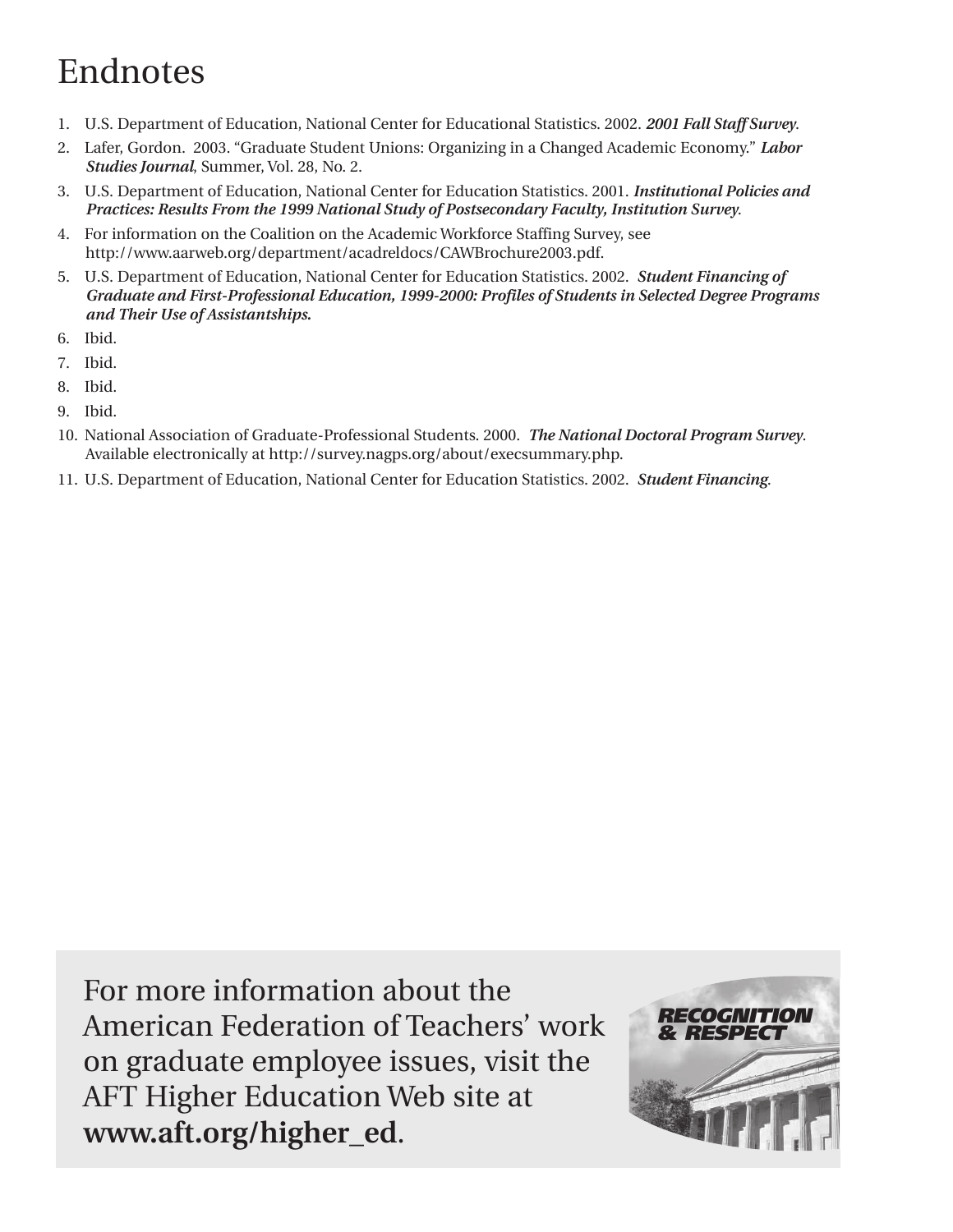# Appendix A: AFT Locals Representing Graduate Employees

**Professional Staff Congress, Local 2334** at the City University of New York

**Teaching Assistantsí Association, Local 3220** at the University of Wisconsin-Madison

**Graduate Employeesí Organization, Local 3550** at the University of Michigan-Ann Arbor

**Graduate Teaching Fellows Federation, Local 3544** at the University of Oregon

**Milwaukee Graduate Assistants Association, Local 2169** at the University of Wisconsin-Milwaukee

**Graduate Assistants United/United Faculty of Florida, Local 7463** at the Florida Agricultural and Mechanical University

**Graduate Assistants United/United Faculty of Florida, Local 7463** at the University of Florida

**Graduate Assistants United/United Faculty of Florida, Local 7463** at the University of South Florida

> **Graduate Teaching Assistants Coalition, Local 4565** at the University of Kansas

**Graduate Employees Organizing Committee, Local 6123** at Wayne State University

> **Coalition of Graduate Employees, Local 6069** at Oregon State University

**Temple University Graduate Studentsí Association, Local 6290** at Temple University

> **Graduate Employees Union, Local 6196** at Michigan State University

**Graduate Employees Organization, Local 6300** at the University of Illinois in Urbana-Champaign